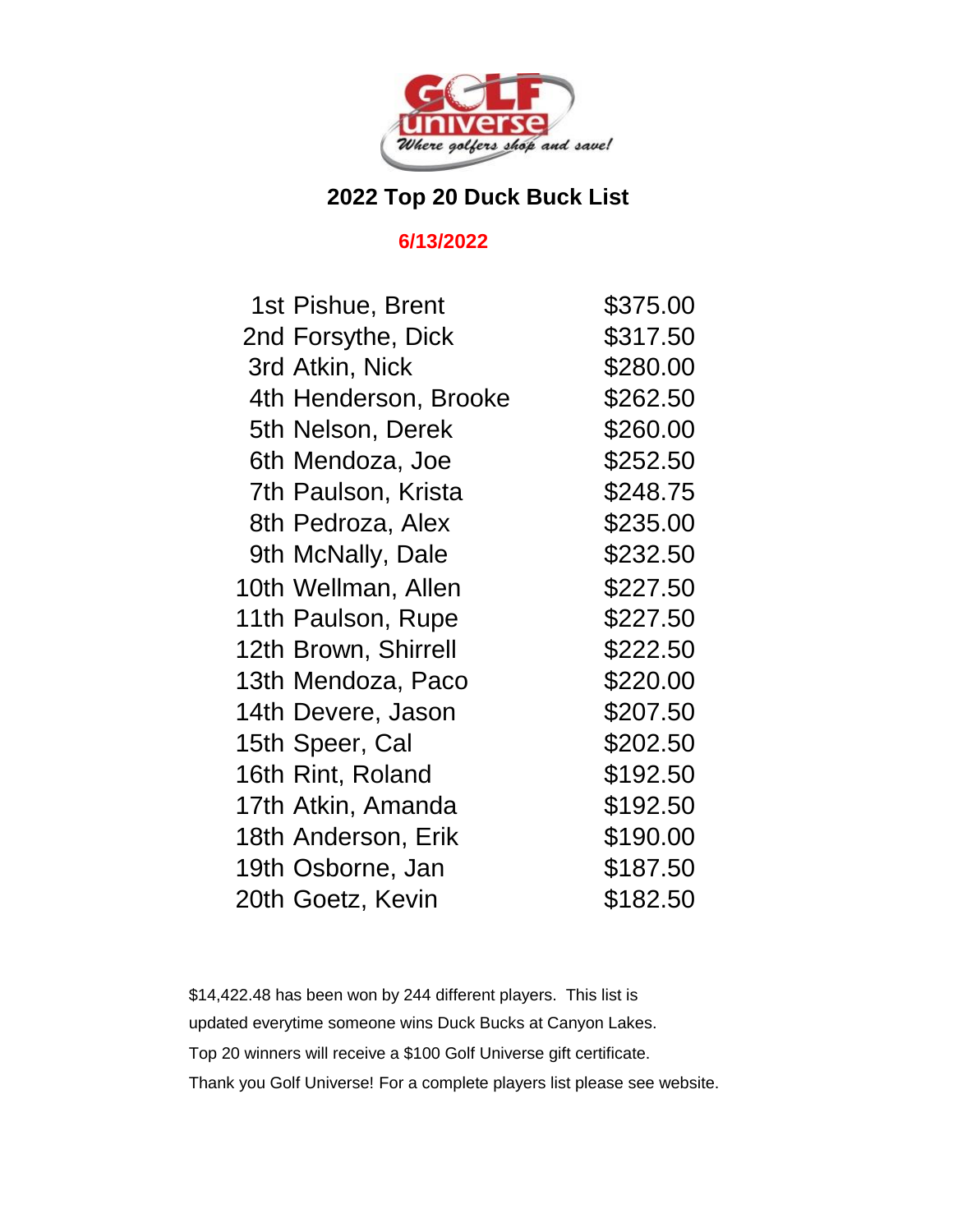| Name                        | Total    |
|-----------------------------|----------|
| 1 Pishue, Brent             | \$375.00 |
| <sub>2</sub> Forsythe, Dick | \$317.50 |
| <sub>3</sub> Atkin, Nick    | \$280.00 |
| 4 Henderson, Brooke         | \$262.50 |
| <sub>5</sub> Nelson, Derek  | \$260.00 |
| 6 Mendoza, Joe              | \$252.50 |
| 7 Paulson, Krista           | \$248.75 |
| 8 Pedroza, Alex             | \$235.00 |
| 9 McNally, Dale             | \$232.50 |
| 10 Wellman, Allen           | \$227.50 |
| 11 Paulson, Rupe            | \$227.50 |
| 12 Brown, Shirrell          | \$222.50 |
| 13 Mendoza, Paco            | \$220.00 |
| 14 Devere, Jason            | \$207.50 |
| 15 Speer, Cal               | \$202.50 |
| 16 Rint, Roland             | \$192.50 |
| 17 Atkin, Amanda            | \$192.50 |
| 18 Anderson, Erik           | \$190.00 |
| 19 Osborne, Jan             | \$187.50 |
| 20 Goetz, Kevin             | \$182.50 |
| 21 Ind, Chuck               | \$170.00 |
| 22 Oberg, Dan               | \$167.50 |
| 23 Mackie, George           | \$162.50 |
| 24 Gilbert, Tom             | \$160.00 |
| 25 Paulson, Bobbe           | \$158.75 |
| 26 Pruitt, Morgan           | \$155.00 |
| 27 Holbrook, Gary           | \$147.50 |
| 28 Osborne, Jon             | \$147.50 |
| 29 McIntyre, Mark           | \$145.00 |
| 30 Weller, Patrick          | \$140.00 |
| 31 Campbell, Jared          | \$137.50 |
| 32 Hines, Tim               | \$137.50 |
| 33 Hanson, Scot             | \$135.00 |
| 34 Henderson, Paul          | \$135.00 |
| 35 Gonzales, Rich           | \$135.00 |
| 36 Shopbell, Mike           | \$130.00 |
| 37 Davis, Shane             | \$127.50 |
| зв Dickey, Dan              | \$125.00 |
| <sub>39</sub> Retter, Dave  | \$125.00 |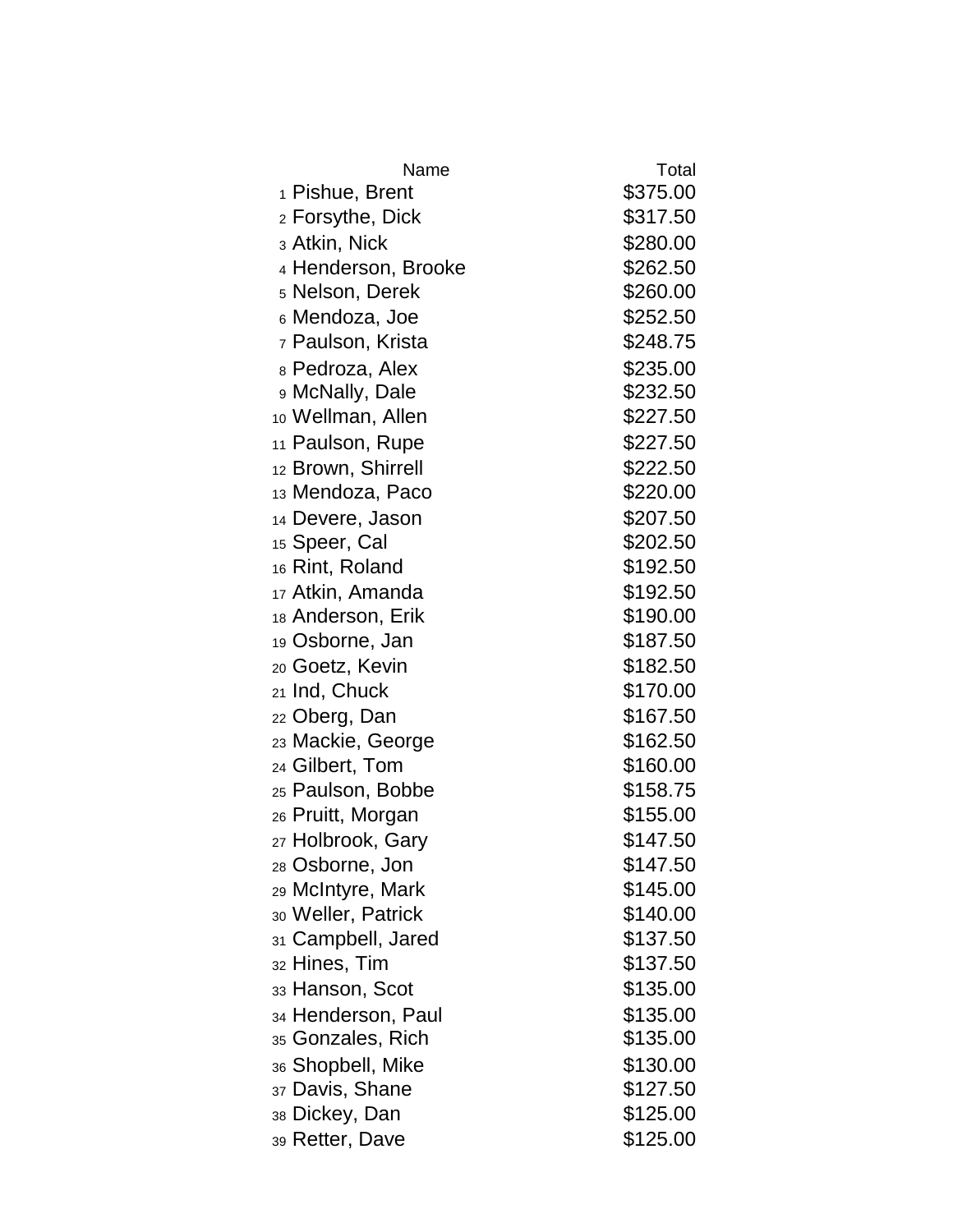| 40 Momberg, Gary               | \$122.50 |
|--------------------------------|----------|
| 41 Garvie, Payne               | \$122.50 |
| 42 White, Brian                | \$121.25 |
| 43 Hussey, Dave                | \$120.00 |
| 44 White, Tim                  | \$117.50 |
| 45 Brandt, Andy                | \$115.00 |
| 46 Wade, Ken                   | \$112.50 |
| 47 Thompson, Richard           | \$110.00 |
| 48 Senekham, Karl              | \$107.50 |
| 49 Davis, Clayton              | \$107.50 |
| <sub>50</sub> Woodman, Mel     | \$105.00 |
| 51 Raney, Mike                 | \$105.00 |
| 52 Prue, Bill                  | \$100.00 |
| 53 Sparks, Dave                | \$100.00 |
| 54 Rose, Greg                  | \$97.50  |
| 55 Brock, Kim                  | \$95.00  |
| 56 Johnson, Dan                | \$95.00  |
| 57 Boddy, Brian                | \$95.00  |
| 58 Rutz, Mike                  | \$95.00  |
| 59 Faris, Chris                | \$92.50  |
| 60 Blodgett, Tom               | \$90.00  |
| 61 Gilbertson, Jim             | \$87.50  |
| 62 Rieck, Chris                | \$86.25  |
| 63 Campbell, Saluna            | \$85.00  |
| 64 Brayton, Drew               | \$85.00  |
| 65 Ruff, Danny                 | \$80.00  |
| 66 Bowen, Mike                 | \$80.00  |
| 67 McDonald McNamar, Maria     | \$77.50  |
| 68 Noland, Terry               | \$77.50  |
| <sub>69</sub> Pelzer, Joe      | \$72.50  |
| <sub>70</sub> Olinuis, Rich    | \$72.50  |
| 71 Bergeam, Reed               | \$72.50  |
| 72 Moore, Daren                | \$72.50  |
| <sup>73</sup> Morgan, Ken      | \$72.50  |
| <sub>74</sub> Thurman, Michael | \$71.25  |
| <sub>75</sub> Keller, Kim      | \$67.91  |
| <sub>76</sub> Fridley, James   | \$65.00  |
| 77 Ruelas, Rudy                | \$65.00  |
| <sub>78</sub> Miller, Gary     | \$65.00  |
| <sub>79</sub> Blom, Jill       | \$63.33  |
| 80 Lee, Byron                  | \$62.50  |
| 81 Lundgren, Mike              | \$62.50  |
| 82 Del Rio, Ernie              | \$60.00  |
| 83 Chase, Darren               | \$60.00  |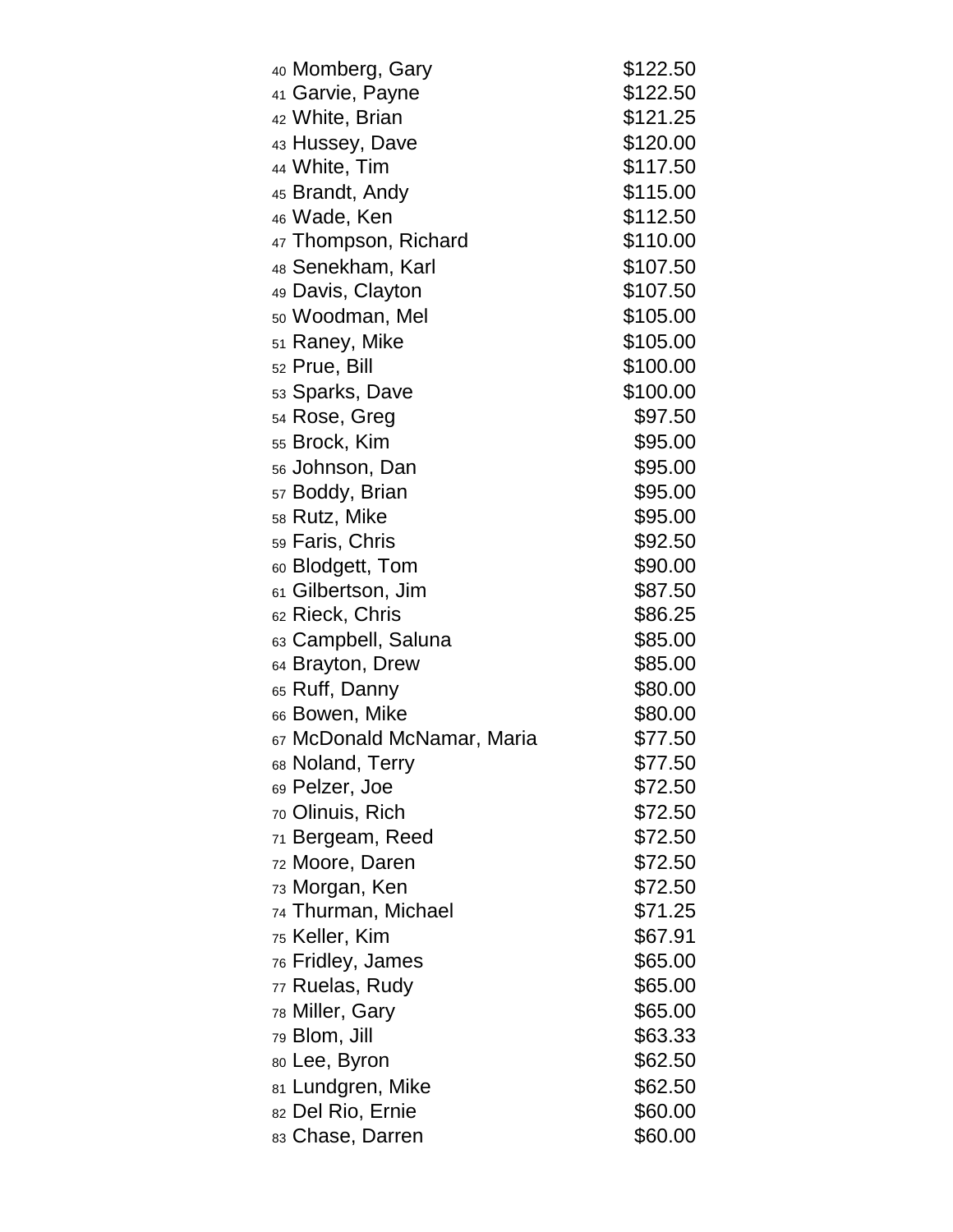| 84 Rockwell, Bob                         | \$60.00            |
|------------------------------------------|--------------------|
| 85 Roth, Steve                           | \$57.50            |
| 86 Hathaway, Andrew                      | \$57.50            |
| 87 Prue, Rea                             | \$56.66            |
| 88 Williams, Chrostopher                 | \$55.00            |
| 89 Parks, Brian                          | \$55.00            |
| 90 Bentley, Jared                        | \$55.00            |
| 91 Neary, Jim                            | \$55.00            |
| 92 Lusignan, Joe                         | \$52.50            |
| 93 Isley, Steve                          | \$51.25            |
| 94 Long, Gary Sr.                        | \$50.00            |
| 95 Ratcliffe, Justin                     | \$50.00            |
| 96 Siers, Virgil                         | \$50.00            |
| 97 Sieler, Justin                        | \$50.00            |
| 98 Dickey, Marylu                        | \$50.00            |
| 99 Rasmussen, John                       | \$50.00            |
| 100 Stankovich, Jeff                     | \$50.00            |
| 101 Bloom, Jill                          | \$48.75            |
| 102 Hendler, Amanda                      | \$48.33            |
| 103 Butterfield, Lonnie                  | \$47.50            |
| 104 Dixon, Larry                         | \$47.50            |
| 105 Turner, Paul                         | \$47.50            |
| 106 Crockett, Donna                      | \$43.75            |
| 107 Campbell, Richard                    | \$43.75            |
| 108 Miele, Connor                        | \$42.50            |
| 109 Lee, Vennessa                        | \$42.50            |
| 110 Solis, DJ                            | \$42.50            |
| 111 McCullough, Katlyn                   | \$41.25            |
| <sub>112</sub> Smith, Sam                | \$40.00            |
| 113 Peterson, Sam                        | \$37.50            |
| 114 Blom, Orjan                          | \$37.50            |
| 115 Campbell, Kathleen                   | \$35.00            |
| 116 Cruzen, Daniel                       | \$35.00            |
| 117 Walker, Clay                         | \$32.50            |
| 118 Turner, McDonald McNamar             | \$32.50            |
| 119 Luther, Phil                         | \$32.50            |
| 120 Mackie, Linda                        | \$32.50            |
| 121 Stromstad, Todd                      | \$32.50            |
| 122 Brooks, Jean                         | \$31.25            |
| 123 Freeman, Scott<br>124 Alderman, Dave | \$30.00<br>\$30.00 |
|                                          | \$30.00            |
| 125 Porter, Clay                         | \$27.50            |
| 126 Killen, Clyde                        | \$27.50            |
| 127 Isom, Steve                          |                    |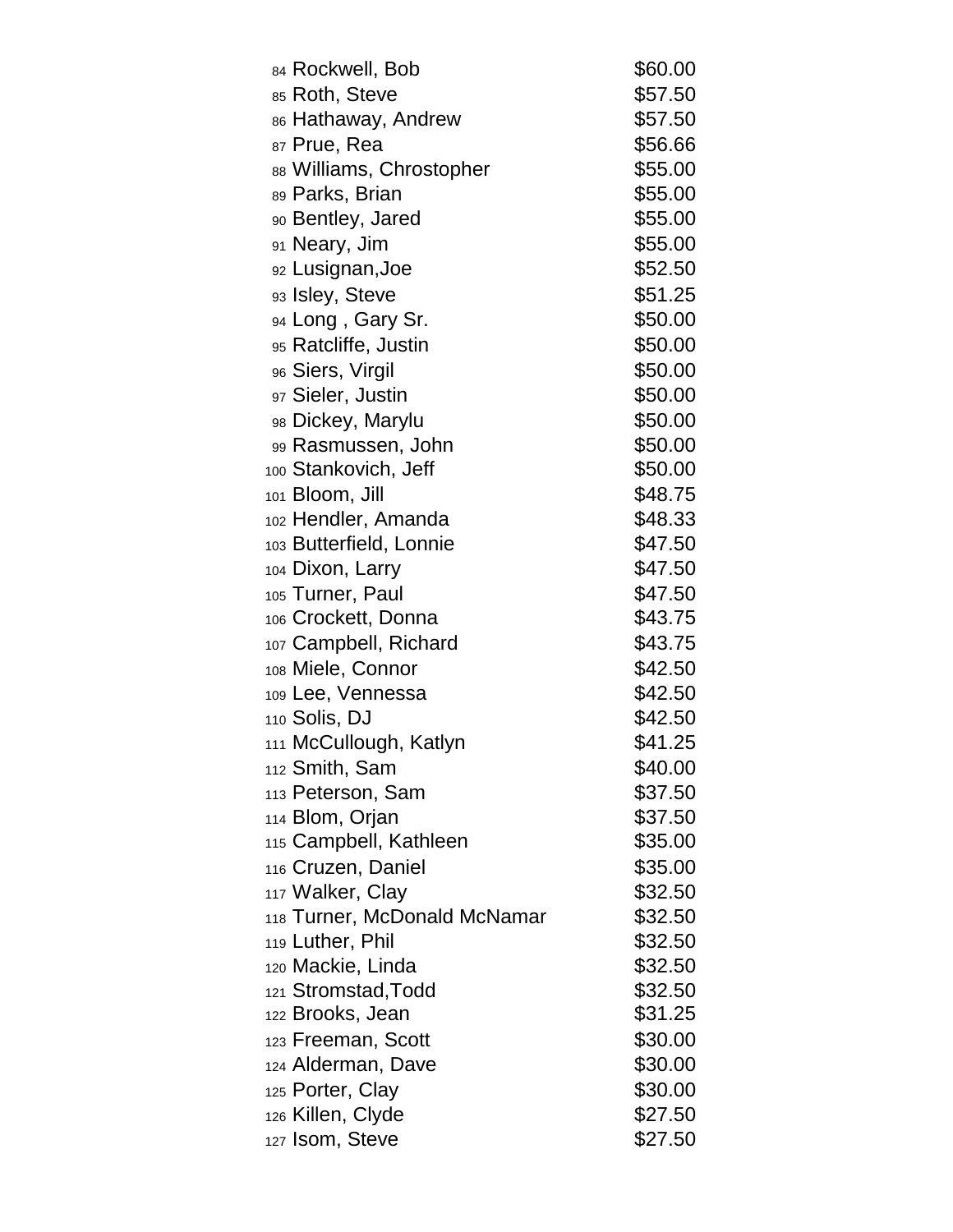| 128 Pofhal, Ehren        | \$27.50 |
|--------------------------|---------|
| 129 Faught, Jeremy       | \$25.00 |
| 130 Anderson, Larry      | \$25.00 |
| 131 Hanson, Braylen      | \$25.00 |
| 132 Mathis, Conner       | \$25.00 |
| 133 Schoenenberg, Dennis | \$25.00 |
| 134 Williams, Janet      | \$23.75 |
| 135 Leroux, Leanne       | \$22.50 |
| 136 Hays, Matt           | \$22.50 |
| 137 Miller, Robert       | \$22.50 |
| 138 Sokol, Marie         | \$22.50 |
| 139 Brown, Bob           | \$22.50 |
| 140 Patalon, Ed          | \$20.00 |
| 141 Hendler, Jeff        | \$20.00 |
| 142 Ford, Don            | \$20.00 |
| 143 Hein, Kyle           | \$20.00 |
| 144 Andrews, Scott       | \$20.00 |
| 145 Dickey, Tom          | \$20.00 |
| 146 Dihel, Jeff          | \$20.00 |
| 147 Kunka, Lional        | \$20.00 |
| 148 Reeder, Brooklyn     | \$20.00 |
| 149 Reeder, Jordan       | \$20.00 |
| 150 Carroll, Tom         | \$17.50 |
| 151 Jacobs, Dave         | \$17.50 |
| 152 Spencer, Mark        | \$17.50 |
| 153 Lundgren, Carrie     | \$17.50 |
| 154 Thielemann, Will     | \$15.00 |
| 155 Fridley, Marie       | \$15.00 |
| 156 Ollero, Rudy         | \$15.00 |
| 157 Orkney, Doug         | \$15.00 |
| 158 Gardner, James       | \$15.00 |
| 159 Grizzle, Lisa        | \$15.00 |
| 160 Grizzle, Mike        | \$15.00 |
| 161 Parnell, Quinton     | \$15.00 |
| 162 Paul, Turner         | \$15.00 |
| 163 Roth, Steve          | \$15.00 |
| 164 Thoelke, Danielle    | \$15.00 |
| 165 Thoelke, Ross        | \$15.00 |
| 166 Jamison, Bob         | \$15.00 |
| 167 Bjork, Tye           | \$12.50 |
| 168 Brooks, Mike         | \$12.50 |
| 169 Isley, Marry         | \$12.50 |
| 170 Lumspen, Marsha      | \$12.50 |
| 171 Lumspen, Randy       | \$12.50 |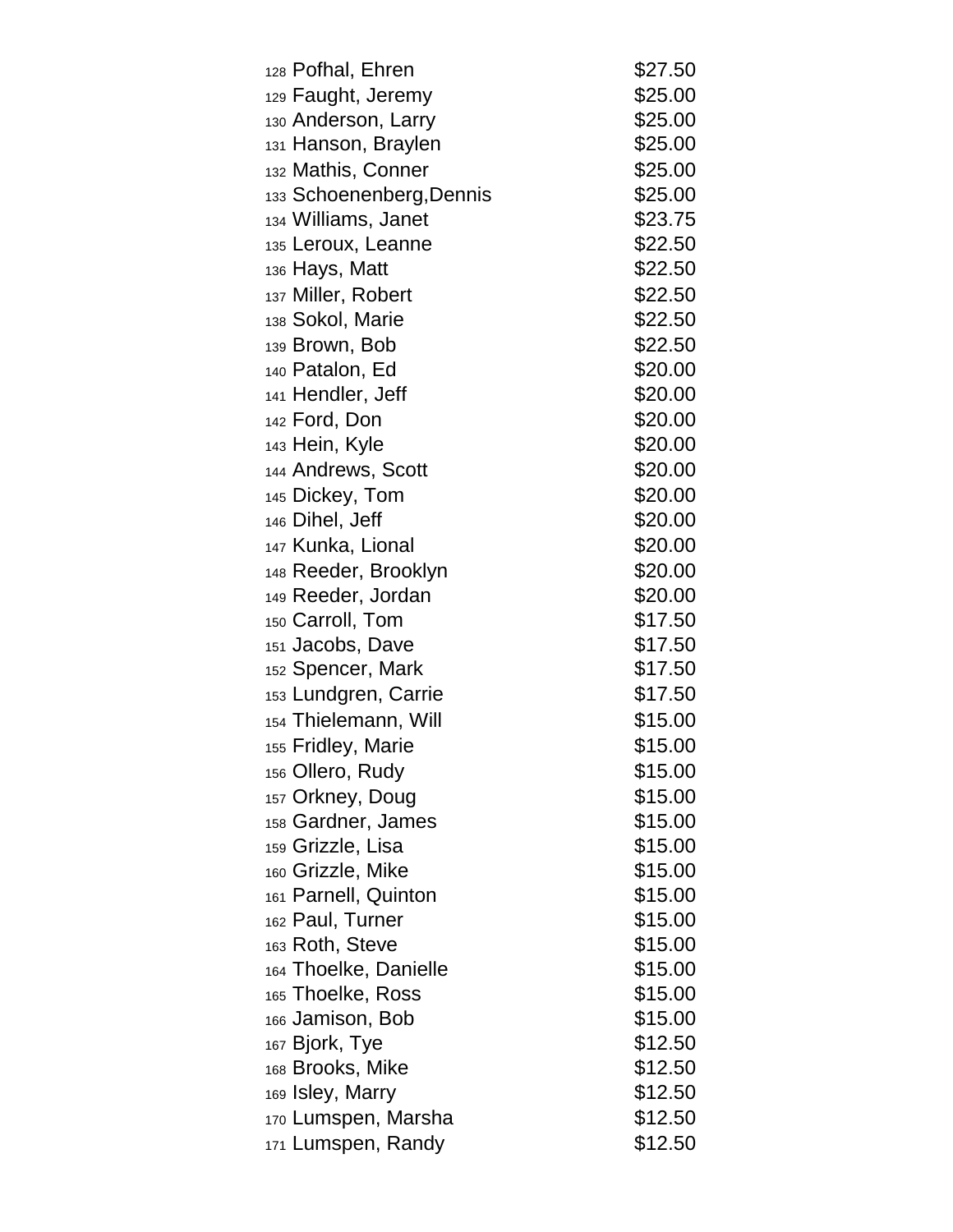| 172 Thigpen, Dan       | \$12.50 |
|------------------------|---------|
| 173 Auila, Issac       | \$12.50 |
| 174 Montgomery, Ashton | \$12.50 |
| 175 Townsen, Allen     | \$12.50 |
| 176 Mitchell,          | \$12.50 |
| 177 Peterson, Darlene  | \$10.00 |
| 178 Keller, Kevin      | \$10.00 |
| 179 Propheter, Nancy   | \$10.00 |
| 180 Dean, Micheal      | \$10.00 |
| 181 Dokie, Tracy       | \$10.00 |
| 182 Smith, Hailey      | \$10.00 |
| 183 Smith, Mathew      | \$10.00 |
| 184 Williams, Ken      | \$10.00 |
| 185 Williamson, Pam    | \$10.00 |
| 186 Dickeson, Bill     | \$10.00 |
| 187 Markham, Tim       | \$10.00 |
| 188 Killian, Judy      | \$7.50  |
| 189 Ostby, Matt        | \$7.50  |
| 190 Biliskis, Rich     | \$7.50  |
| 191 Coats, Chris       | \$7.50  |
| 192 Jennings, Ron      | \$7.50  |
| 193 Johnson, Ira       | \$7.50  |
| 194 Kummer, Dave       | \$7.50  |
| 195 Lee, Chuck         | \$7.50  |
| 196 Lee, Heeather      | \$7.50  |
| 197 Lee, Jonathan      | \$7.50  |
| 198 Logg, Stuart       | \$7.50  |
| 199 Olenius, Mark      | \$7.50  |
| 200 Wakefeild, Eric    | \$7.50  |
| 201 Spencer, Cindy     | \$7.50  |
| 202 Squires, Chris     | \$7.50  |
| 203 Diaz, Kadin        | \$5.00  |
| 204 Mitchell, Steve    | \$5.00  |
| 205 Corrigan, Scot     | \$5.00  |
| 206 Peterson, Tim      | \$5.00  |
| 207 Corrigan, Kathleen | \$5.00  |
| 208 Elliott, Mark      | \$5.00  |
| 209 Elliott, Bill      | \$5.00  |
| 210 Gardner, Dave      | \$5.00  |
| 211 Nguyen, Richard    | \$3.75  |
| 212 Brown, Julie       | \$2.50  |
| 213 Brown, Ryan        | \$2.50  |
| 214 Speer, Will        | \$0.00  |
| 215 Kay, Frank         | \$0.00  |